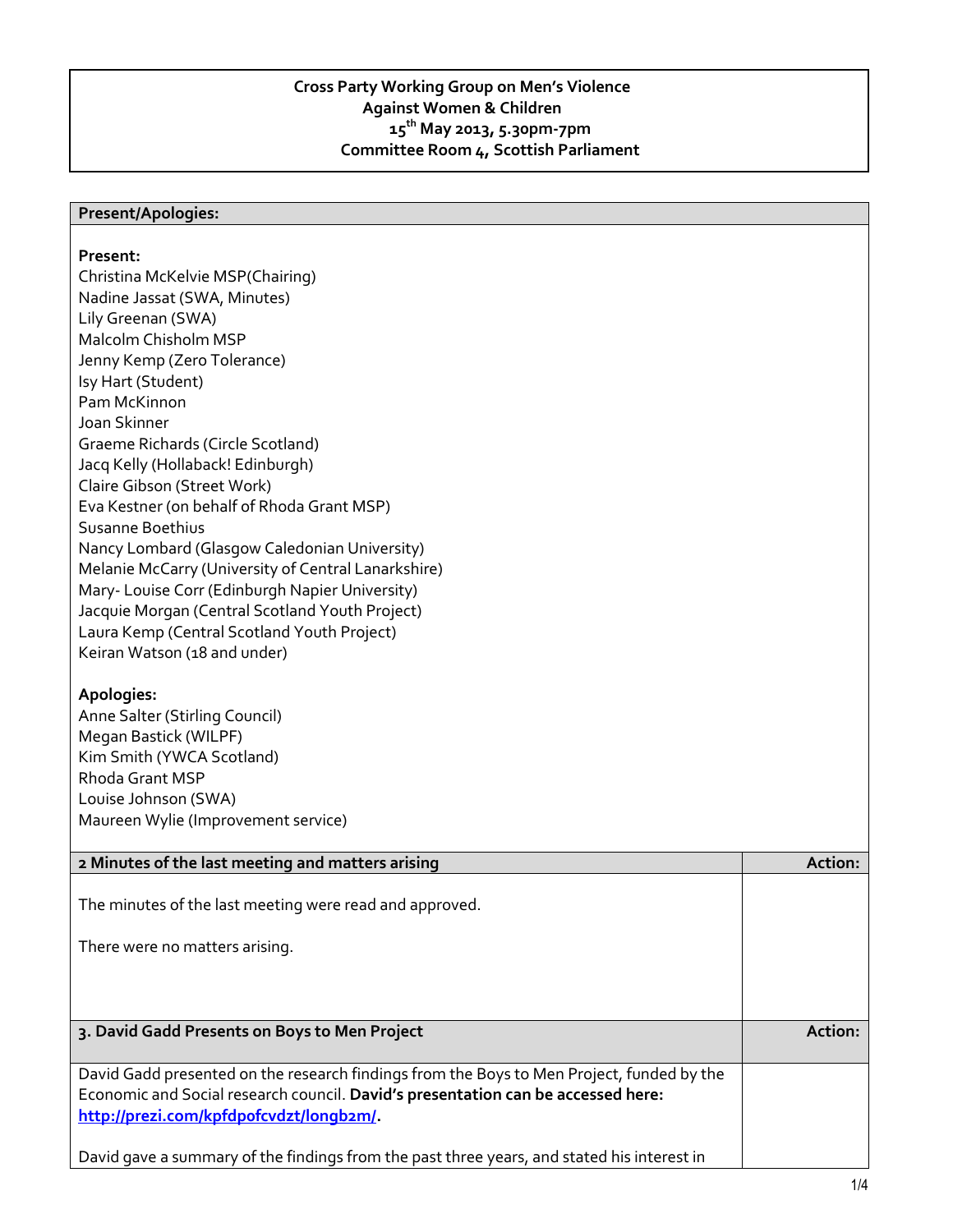hearing what recommendations should follow the research, with the view to creating a fourth booklet (to follow the three already in print). When focusing on his Phase 2 findings, DG stressed that they targeted a varied research group – including young men already excluded from schools and identified as being 'in trouble', and young men from LGBT and BME communities. In his coverage of phase 4, DG stressed that young people who had experiences of domestic abuse were generally more accepting of abuse – whether they be perpetrators or victims. In particular with relation to attitudes, DG found that 'hitting back' was the most acceptable scenario identified by young men in which it may be okay to hit their partner. When it came to attitudinal change, DG highlighted that 6 months in a preventative educational programme saw a significant change in attitudes; however boys still did not catch up with girls in the levels of identifying certain behaviors as abuse. DG reflected that by age 13, CYPs experiences of sexual abuse was already gendered. DG focused a lot on the 'This Is Abuse' ad campaign released by the Home Office (*NJ Update: <http://thisisabuse.direct.gov.uk/>*). He said that when young men identified with the perpetrator this identification was short lived, and was switched to an immediate attempt to demonize perpetrators. DG reflected that the terminology of domestic violence was often not used when describing instances of violence; terms such as 'fight' preferred.

DG reflected on an overall emphasis on physical performance for young men; to solve disagreements or confront perpetrators by 'knocking them out', or following an abusive male parent or parent figure leaving, to step up to be the physical protectors of the household. DG also highlighted the positive role played by grandparents, grandmothers in particular.

DG recommended that preventative education needs to reach outside of school to exclude young people not in school (i.e. under exclusion) and to engage with boys on their own terms. He also raised the need for family interventions, and highlights a need for professional support for young men who find themselves with large family responsibilities.

There were several questions, which followed:

Joan Skinner asked: how many men in the study were survivors of childhood sexual abuse?

DG: 3/30. DG said that some of the most 'sadistic' violence committed by those in the project was perpetrated by those with experience of extreme childhood cruelty. JS reflected that though DG's number is 3/30, it may have been higher as it can be difficult to disclose experiences of sexual abuse.

Callum Hendry (White Ribbon Scotland) reflected on DG's finding that girls noticed abuse more. Asks did DG unpick why young men were noticing it less? DG: There were similar rates of victim and perpetrator being described in this age group, but their perceptual worlds were different, so that men's and women's responses may alter depending on the different things they were exposed to (DG gives the example of mothers making disclosures to daughters). Quantative work isn't enough to explore the connection between experiences in childhood and adulthood.

Pam McKinnon asked if, in the mention of the 6 week programme used to change CYP's mindset on domestic abuse, was there a particular programme used? DG: Relationships Without Fear asked DG to develop their 6 week healthy relationship programme. DG worked with them to develop resources and evaluations tools for the programme. ½ the sample did not receive the intervention, ½ did, which showed that event modest interventions were worth having, and that young people with problems and difficult experiences may surface during the course of the programme, consequently allowing them to be directed towards the appropriate help agency. *NJ*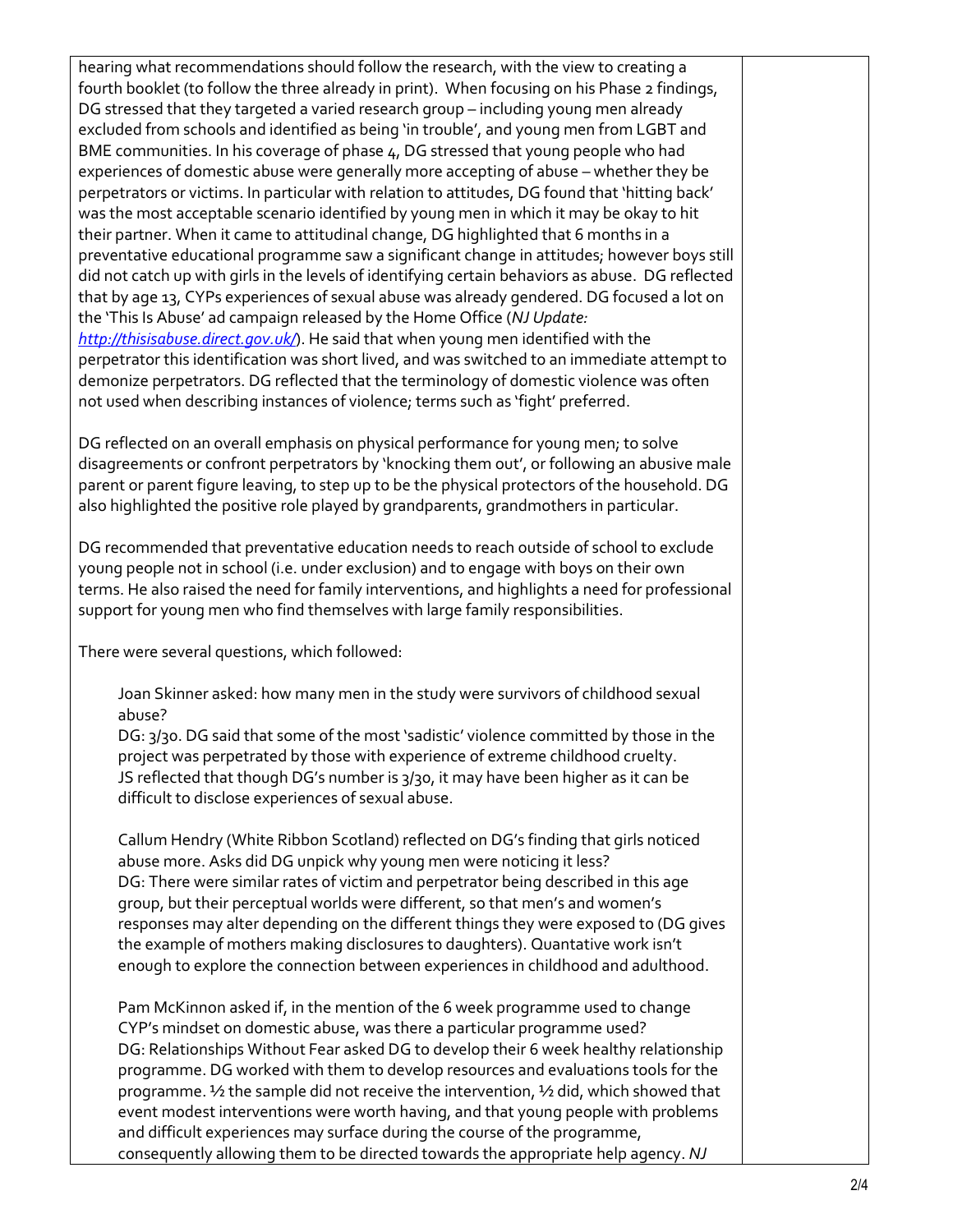| update: linkto RWFweb information http://www.archnorthstaffs.org.uk/domestic-<br>violence-services/relationships-without-fear.                                                              |                    |
|---------------------------------------------------------------------------------------------------------------------------------------------------------------------------------------------|--------------------|
|                                                                                                                                                                                             |                    |
| Christina McKelvie MSP asked DG if he unpicked why the identification with                                                                                                                  |                    |
| perpetrators from the 'This Is Abuse' ad was short lived.<br>DG reflected on a conflict between the need for an attitudinal change and the question                                         |                    |
| 'do you see yourself?' The film was unsettling for young men, and some young people                                                                                                         |                    |
| can only hold this for a few minutes. Consequently, once this conversation had been                                                                                                         |                    |
| opened, someone (for example a teacher) needed to keep it going. In further advert                                                                                                          |                    |
| campaigns the ripple effect of violence needs to be shown, not just a focus on the                                                                                                          |                    |
| incident. DG concluded that the film is valuable, but that it is just the first step.                                                                                                       |                    |
| Jenny Kemp (Zero Tolerance) commented that the demonization of perpetrators and                                                                                                             |                    |
| the characterization of domestic abuse as a fight or argument is profoundly reinforced                                                                                                      |                    |
| by the media. Jenny Kemp wants to know when the media is going to be held to                                                                                                                |                    |
| account for the normalization of violence against women. LG added to this that some                                                                                                         |                    |
| young men grow up with experiences of violence, and to 'other' this violence makes it<br>easier to cope with. This process of othering is a consequence of a lack of support                |                    |
| services. These same people end up in high level positions, and their personal                                                                                                              |                    |
| experiences are carried into their work. LG echoed that the personal is still political.                                                                                                    |                    |
|                                                                                                                                                                                             |                    |
| DG: the issue of challenge (to physically hurt or punch a perpetrator as a way of                                                                                                           |                    |
| resolving difficulty) was often raised. DG asked what we are to tell young people to do                                                                                                     |                    |
| to challenge routine perpetrators.                                                                                                                                                          |                    |
| Keiran Watson highlights available bystander programmes, and will email David Gadd                                                                                                          | <b>KW</b> to email |
| with the details of them.                                                                                                                                                                   | DG                 |
| LG asked DG where he plans to go next to spread word of the project.                                                                                                                        |                    |
| DG: Home Office, Welsh Government, Respect, NSPCC. Looked forward to producing a                                                                                                            | LG to email        |
| $4th$ report with recommendations, as well as holding an event in future with increased                                                                                                     | DG details of      |
| publicity. LG recommended DG looks into the educational work Women's Aid                                                                                                                    | <b>WAFNI</b> work. |
| Federation Northern Ireland is doing with women, children and young people in refuge.                                                                                                       |                    |
| CM recommended DG send his findings to the Cabinet Secretary Alex Neil.                                                                                                                     |                    |
| 4. Jacq Kelly from Hollaback! Edinburgh presents an introduction to Hollaback!                                                                                                              | Action:            |
| Edinburgh                                                                                                                                                                                   |                    |
| Jacq Kelly (Hollaback! Edinburgh) introduced Hollaback! Edinburgh. Hollaback! Edinburgh                                                                                                     |                    |
| are the local branch of an international anti-street harassment organisation. They work to                                                                                                  |                    |
| challenge common place attitudes in which Street Harassment is accepted or brushed off. JK                                                                                                  |                    |
| reflected that this doesn't simply mean engaging with the perpetrators of SH, but that many                                                                                                 |                    |
| women who are victims don't recognise it as a form of sexual harassment, but rather a<br>'compliment'. Hollaback! Edinburgh's successes include a harassment free club night,               |                    |
| awareness raising activities, statements in the media and media coverage of Hollaback!                                                                                                      |                    |
| Edinburgh's activities, as well as lodging a motion in parliament via Marco Biagi MSP. This                                                                                                 |                    |
| followed the release of a survey amongst young people examining experiences of SH. JK                                                                                                       |                    |
| detailed that the youngest respondent, age 12, was sexually harassed walking home in school                                                                                                 |                    |
| uniform - and passers-by did not intervene. JK highlighted LGBT experiences of SH; quoting                                                                                                  |                    |
| one respondent saying that as a gay woman, no streets felt safe for her. JK highlighted                                                                                                     |                    |
| Hollaback!'s concerns on expanding their focus not just on the streets but towards safety on<br>public transport and in pubs and clubs - stressed that alcohol is not an excuse. JK to send |                    |
| CPG link to report. Update: link to report given here                                                                                                                                       |                    |
|                                                                                                                                                                                             |                    |